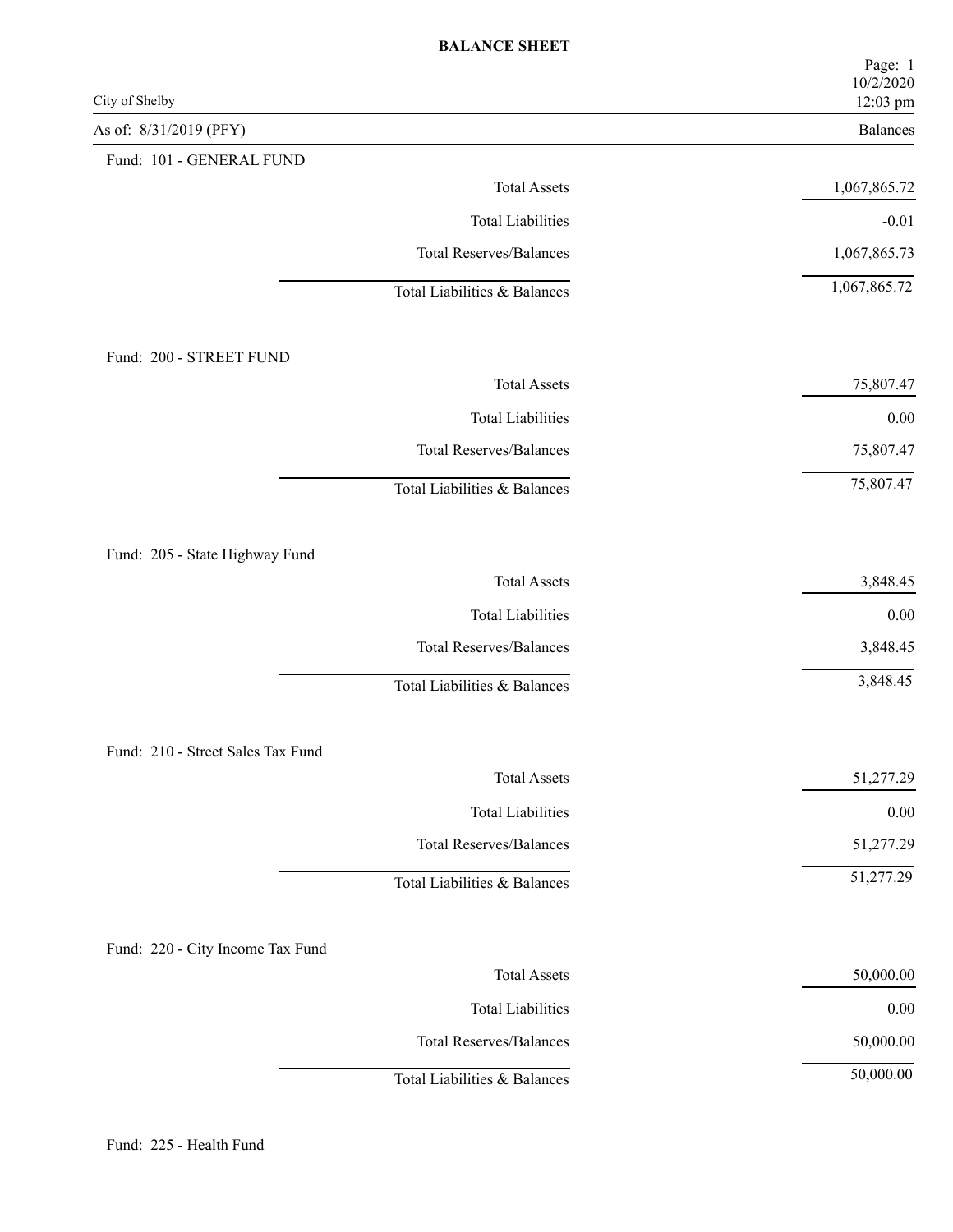| City of Shelby                            | Page: 2<br>10/2/2020<br>12:03 pm |
|-------------------------------------------|----------------------------------|
| As of: 8/31/2019 (PFY)                    | Balances                         |
| Fund: 225 - Health Fund                   |                                  |
| <b>Total Assets</b>                       | 392,018.31                       |
| <b>Total Liabilities</b>                  | $0.00\,$                         |
| <b>Total Reserves/Balances</b>            | 392,018.31                       |
| Total Liabilities & Balances              | 392,018.31                       |
| Fund: 230 - Park Fund                     |                                  |
| <b>Total Assets</b>                       | 322,761.02                       |
| <b>Total Liabilities</b>                  | $0.00\,$                         |
| <b>Total Reserves/Balances</b>            | 322,761.02                       |
| Total Liabilities & Balances              | 322,761.02                       |
| Fund: 231 - Playscape Trust Fund          |                                  |
| <b>Total Assets</b>                       | $0.00\,$                         |
| <b>Total Liabilities</b>                  | $0.00\,$                         |
| <b>Total Reserves/Balances</b>            | 0.00                             |
| Total Liabilities & Balances              | $0.00\,$                         |
| Fund: 232 - Rehab Escrow Fund (HOME/CDBG) |                                  |
| <b>Total Assets</b>                       | 12,511.30                        |
| <b>Total Liabilities</b>                  | $0.00\,$                         |
| <b>Total Reserves/Balances</b>            | 12,511.30                        |
| Total Liabilities & Balances              | 12,511.30                        |
| Fund: 233 - Court Probation Fund          |                                  |
| <b>Total Assets</b>                       | 21,479.73                        |
| <b>Total Liabilities</b>                  | $0.00\,$                         |
| <b>Total Reserves/Balances</b>            | 21,479.73                        |
| Total Liabilities & Balances              | 21,479.73                        |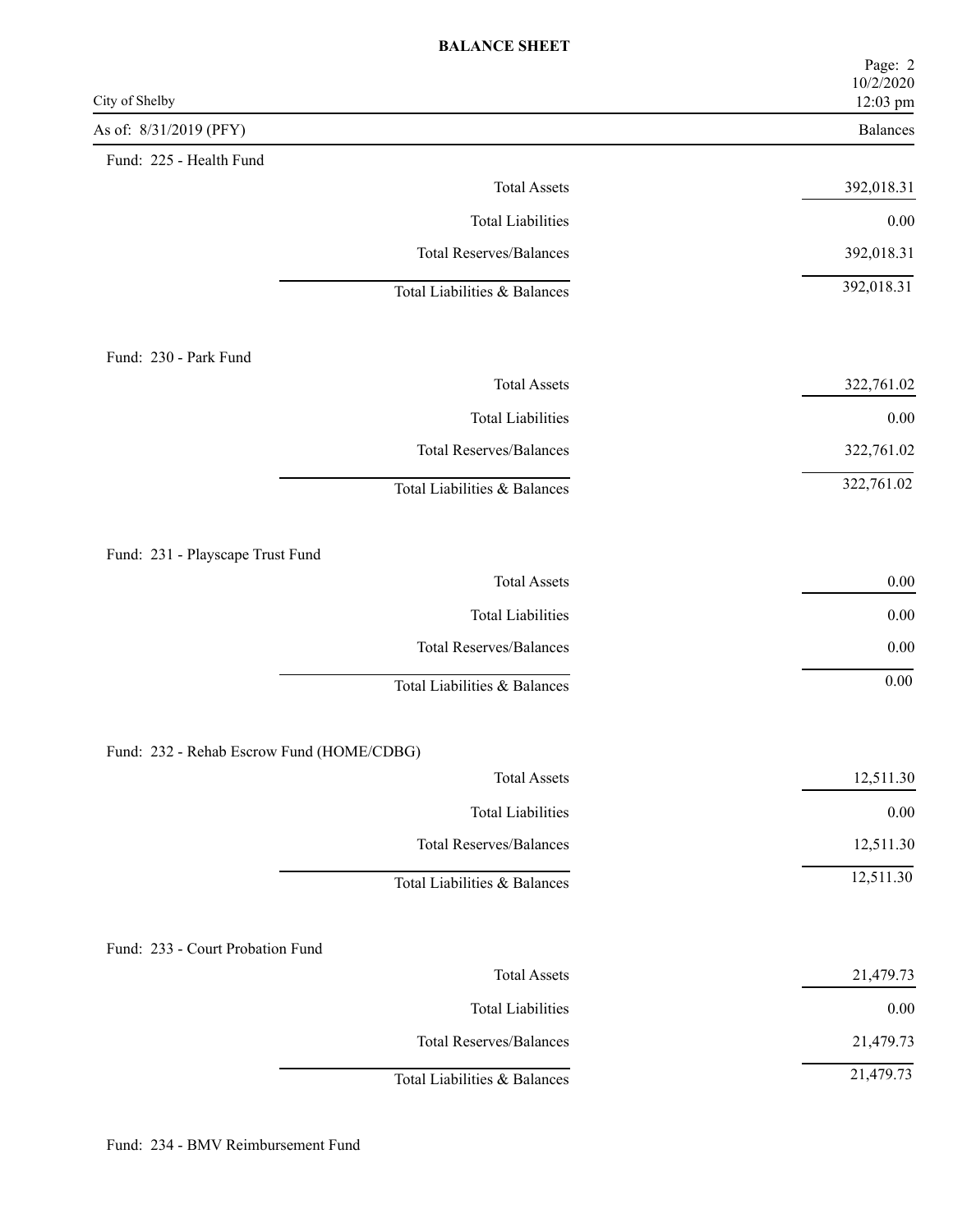| City of Shelby                          | Page: 3<br>10/2/2020<br>12:03 pm |
|-----------------------------------------|----------------------------------|
| As of: 8/31/2019 (PFY)                  | Balances                         |
| Fund: 234 - BMV Reimbursement Fund      |                                  |
| <b>Total Assets</b>                     | 10,845.00                        |
| <b>Total Liabilities</b>                | $0.00\,$                         |
| <b>Total Reserves/Balances</b>          | 10,845.00                        |
| Total Liabilities & Balances            | 10,845.00                        |
| Fund: 235 - Law Enforcement Trust Fund  |                                  |
| <b>Total Assets</b>                     | 15,408.04                        |
| <b>Total Liabilities</b>                | $0.00\,$                         |
| <b>Total Reserves/Balances</b>          | 15,408.04                        |
| Total Liabilities & Balances            | 15,408.04                        |
| Fund: 236 - Court I D A T Fund          |                                  |
| <b>Total Assets</b>                     | 39,688.22                        |
| <b>Total Liabilities</b>                | $0.00\,$                         |
| <b>Total Reserves/Balances</b>          | 39,688.22                        |
| Total Liabilities & Balances            | 39,688.22                        |
| Fund: 237 - Court Enforce. & Educ. Fund |                                  |
| <b>Total Assets</b>                     | 16,873.71                        |
| <b>Total Liabilities</b>                | $0.00\,$                         |
| <b>Total Reserves/Balances</b>          | 16,873.71                        |
| Total Liabilities & Balances            | 16,873.71                        |
| Fund: 238 - DARE Fund                   |                                  |
| <b>Total Assets</b>                     | 2,947.28                         |
| <b>Total Liabilities</b>                | $0.00\,$                         |
| <b>Total Reserves/Balances</b>          | 2,947.28                         |
| Total Liabilities & Balances            | 2,947.28                         |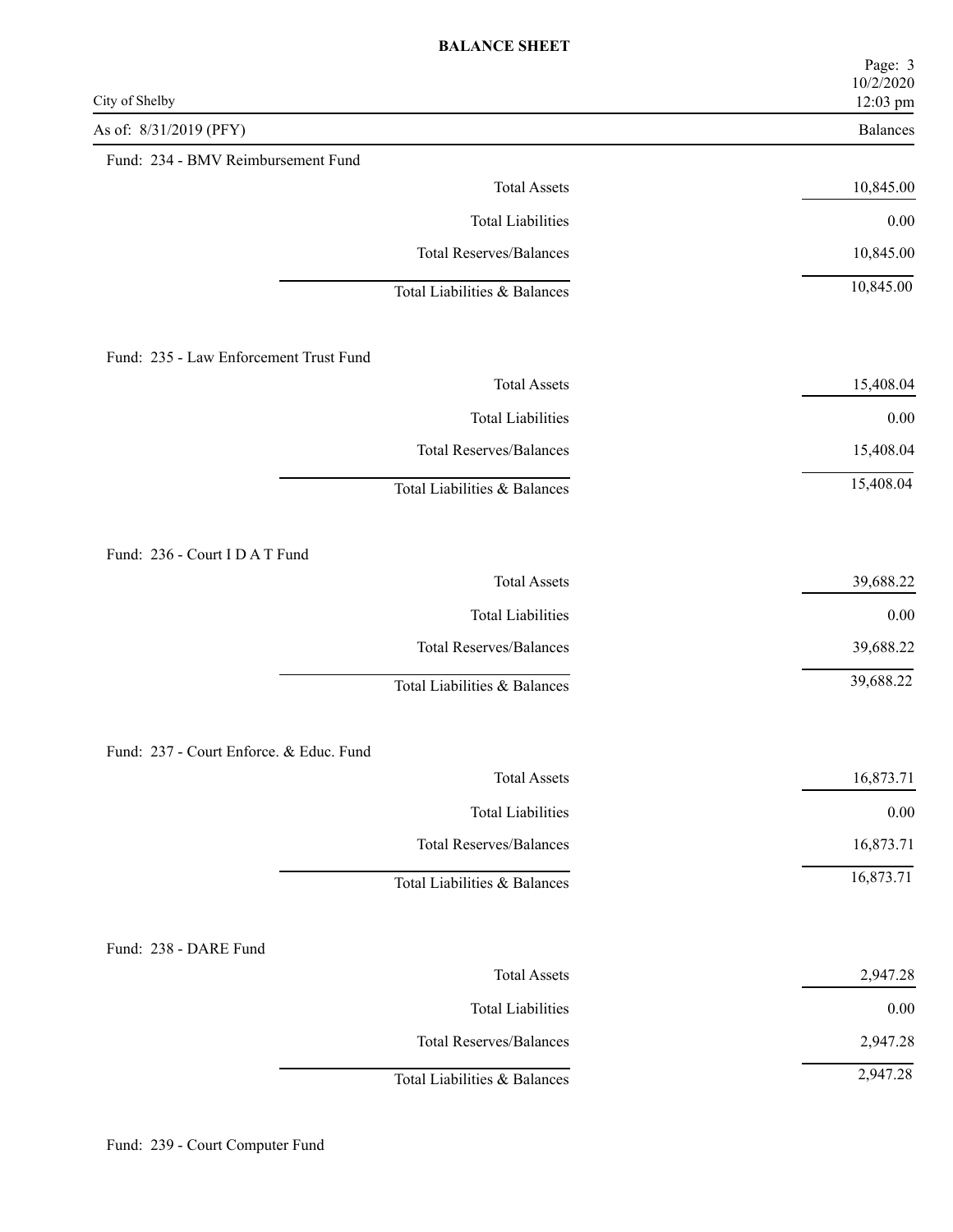| City of Shelby                    | Page: 4<br>10/2/2020<br>12:03 pm |
|-----------------------------------|----------------------------------|
| As of: 8/31/2019 (PFY)            | Balances                         |
| Fund: 239 - Court Computer Fund   |                                  |
| <b>Total Assets</b>               | 18,038.14                        |
| <b>Total Liabilities</b>          | $0.00\,$                         |
| <b>Total Reserves/Balances</b>    | 18,038.14                        |
| Total Liabilities & Balances      | 18,038.14                        |
| Fund: 240 - Unclaimed Monies Fund |                                  |
| <b>Total Assets</b>               | 2,856.18                         |
| <b>Total Liabilities</b>          | $0.00\,$                         |
| <b>Total Reserves/Balances</b>    | 2,856.18                         |
| Total Liabilities & Balances      | 2,856.18                         |
| Fund: 241 - Police Computer Fund  |                                  |
| <b>Total Assets</b>               | 5,452.02                         |
| <b>Total Liabilities</b>          | $0.00\,$                         |
| <b>Total Reserves/Balances</b>    | 5,452.02                         |
| Total Liabilities & Balances      | 5,452.02                         |
| Fund: 242 - Court IDAM Fund       |                                  |
| <b>Total Assets</b>               | 43,126.73                        |
| <b>Total Liabilities</b>          | $0.00\,$                         |
| <b>Total Reserves/Balances</b>    | 43,126.73                        |
| Total Liabilities & Balances      | 43,126.73                        |
| Fund: 250 - CDBG General          |                                  |
| <b>Total Assets</b>               | 2,178.00                         |
| <b>Total Liabilities</b>          | $0.00\,$                         |
| <b>Total Reserves/Balances</b>    | 2,178.00                         |
| Total Liabilities & Balances      | 2,178.00                         |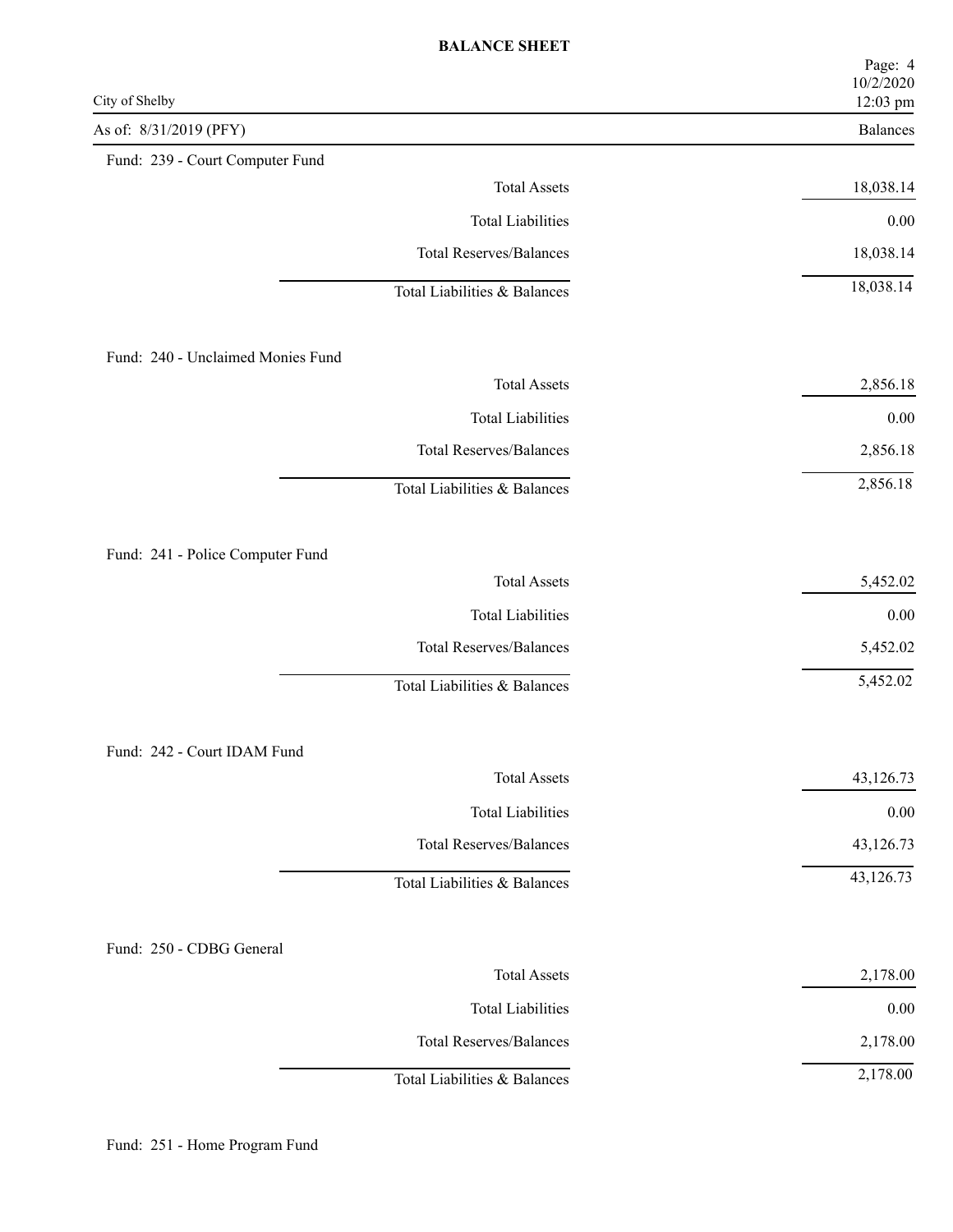| City of Shelby                             | Page: 5<br>10/2/2020<br>12:03 pm |
|--------------------------------------------|----------------------------------|
| As of: 8/31/2019 (PFY)                     | Balances                         |
| Fund: 251 - Home Program Fund              |                                  |
| <b>Total Assets</b>                        | 725.00                           |
| <b>Total Liabilities</b>                   | $0.00\,$                         |
| <b>Total Reserves/Balances</b>             | 725.00                           |
| Total Liabilities & Balances               | 725.00                           |
| Fund: 252 - Ohio Housing Trust Fund (OHTF) |                                  |
| <b>Total Assets</b>                        | $0.00\,$                         |
| <b>Total Liabilities</b>                   | $0.00\,$                         |
| <b>Total Reserves/Balances</b>             | $0.00\,$                         |
| Total Liabilities & Balances               | $0.00\,$                         |
| Fund: 253 - Fire Damage Fund               |                                  |
| <b>Total Assets</b>                        | $0.00\,$                         |
| <b>Total Liabilities</b>                   | $0.00\,$                         |
| <b>Total Reserves/Balances</b>             | 0.00                             |
| Total Liabilities & Balances               | $0.00\,$                         |
| Fund: 275 - Special Bond Retirement Fund   |                                  |
| <b>Total Assets</b>                        | 253, 255.41                      |
| <b>Total Liabilities</b>                   | $0.00\,$                         |
| <b>Total Reserves/Balances</b>             | 253, 255. 41                     |
| Total Liabilities & Balances               | 253, 255.41                      |
| Fund: 280 - General Bond Retirement Res.   |                                  |
| <b>Total Assets</b>                        | $0.00\,$                         |
| <b>Total Liabilities</b>                   | $0.00\,$                         |
| <b>Total Reserves/Balances</b>             | $0.00\,$                         |
| Total Liabilities & Balances               | 0.00                             |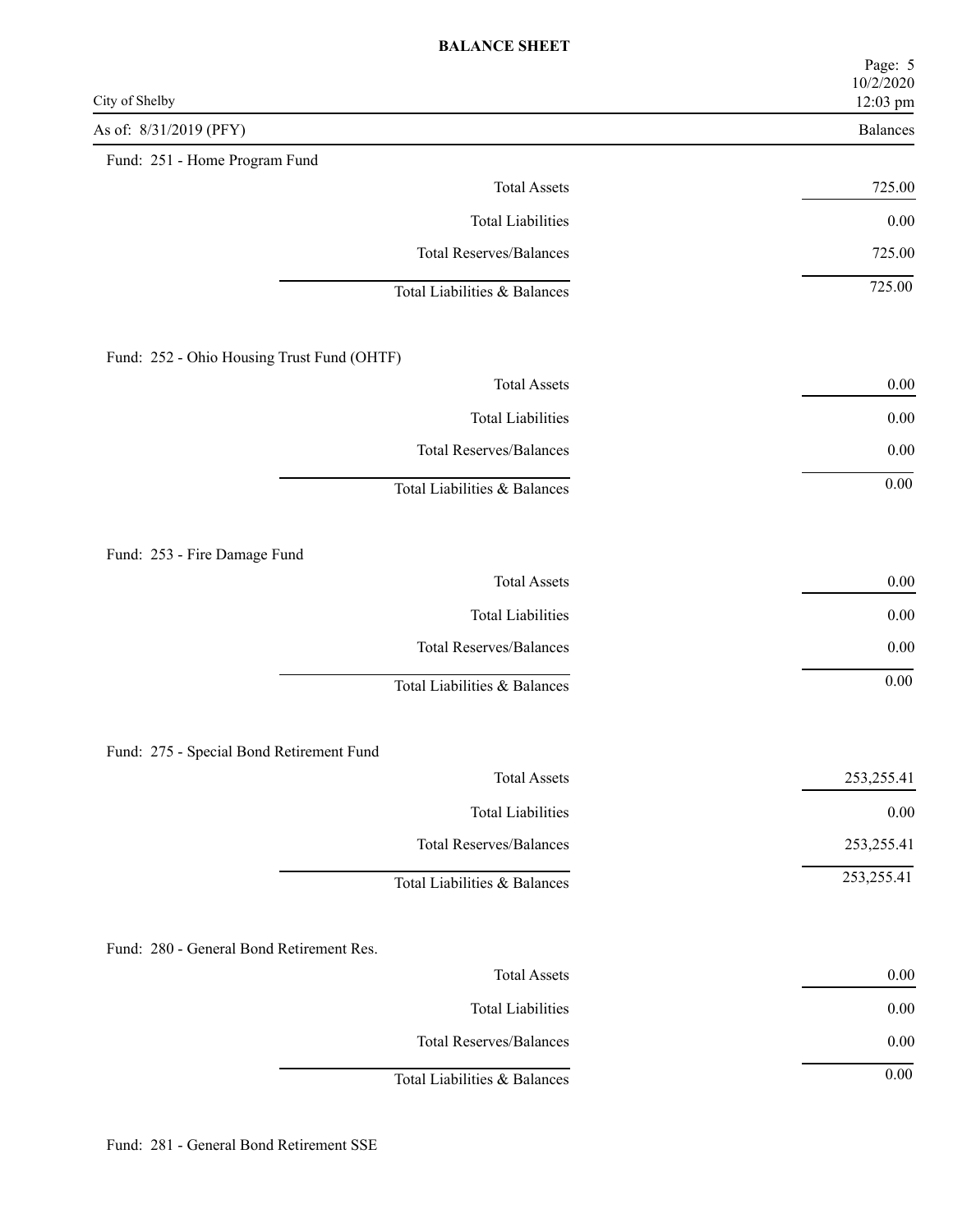| City of Shelby                            | Page: 6<br>10/2/2020<br>12:03 pm |
|-------------------------------------------|----------------------------------|
| As of: 8/31/2019 (PFY)                    | Balances                         |
| Fund: 281 - General Bond Retirement SSE   |                                  |
| <b>Total Assets</b>                       | 0.00                             |
| <b>Total Liabilities</b>                  | $0.00\,$                         |
| <b>Total Reserves/Balances</b>            | $0.00\,$                         |
| Total Liabilities & Balances              | $0.00\,$                         |
| Fund: 282 - USDA                          |                                  |
| <b>Total Assets</b>                       | $0.00\,$                         |
| <b>Total Liabilities</b>                  | $0.00\,$                         |
| <b>Total Reserves/Balances</b>            | $0.00\,$                         |
| Total Liabilities & Balances              | $0.00\,$                         |
| Fund: 283 - LOCAL CORONAVIRUS RELIEF FUND |                                  |
| <b>Total Assets</b>                       | 0.00                             |
| <b>Total Liabilities</b>                  | $0.00\,$                         |
| <b>Total Reserves/Balances</b>            | 0.00                             |
| Total Liabilities & Balances              | $0.00\,$                         |
| Fund: 300 - Capital Improvement Fund      |                                  |
| <b>Total Assets</b>                       | 259,369.63                       |
| <b>Total Liabilities</b>                  | $0.00\,$                         |
| <b>Total Reserves/Balances</b>            | 259,369.63                       |
| Total Liabilities & Balances              | 259,369.63                       |
| Fund: 301 - Shelby Reservoir Fund         |                                  |
| <b>Total Assets</b>                       | $0.00\,$                         |
| <b>Total Liabilities</b>                  | $0.00\,$                         |
| <b>Total Reserves/Balances</b>            | $0.00\,$                         |
| Total Liabilities & Balances              | $0.00\,$                         |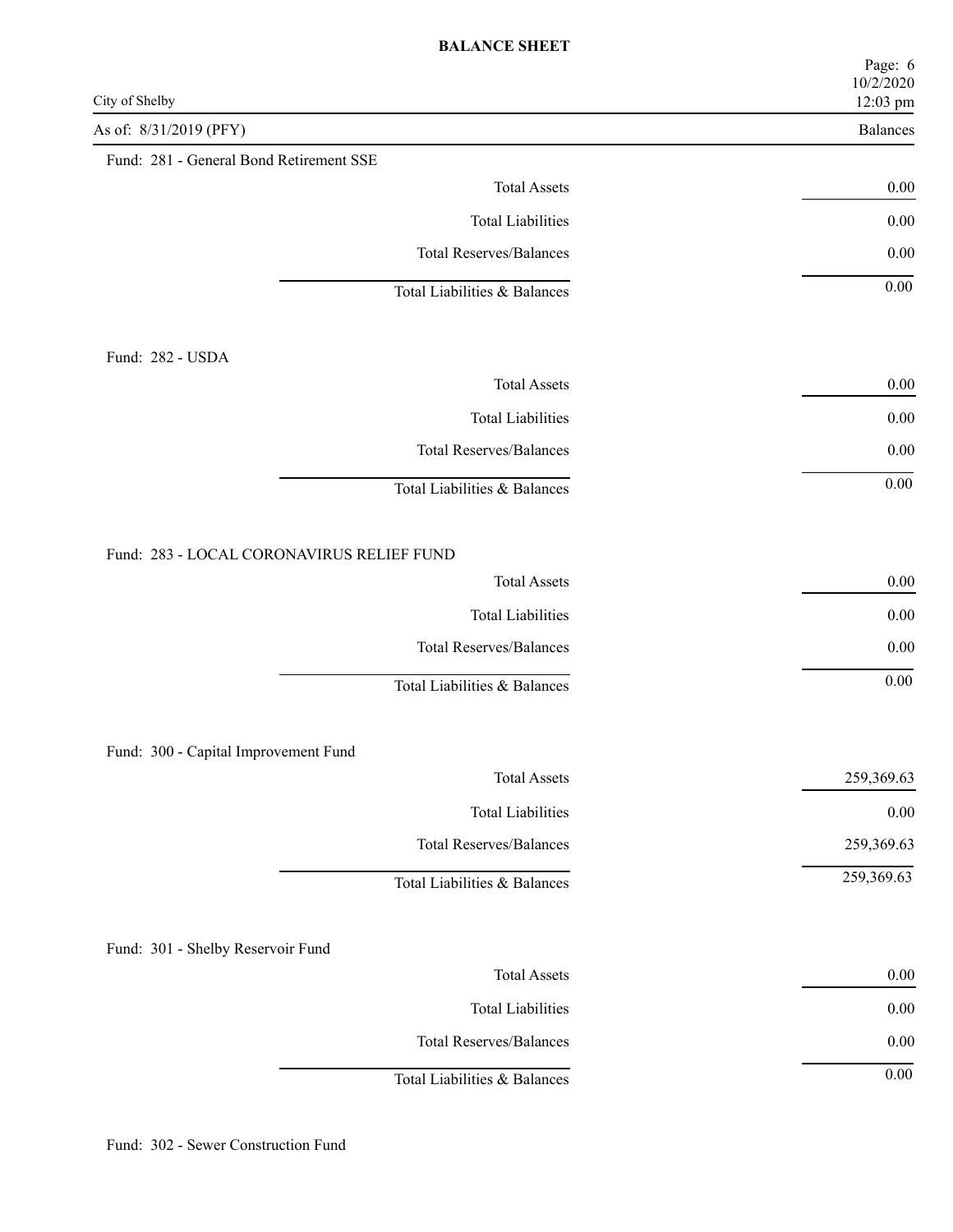| City of Shelby                             | Page: 7<br>10/2/2020<br>12:03 pm |
|--------------------------------------------|----------------------------------|
| As of: 8/31/2019 (PFY)                     | Balances                         |
| Fund: 302 - Sewer Construction Fund        |                                  |
| <b>Total Assets</b>                        | $0.00\,$                         |
| <b>Total Liabilities</b>                   | $0.00\,$                         |
| <b>Total Reserves/Balances</b>             | $0.00\,$                         |
| Total Liabilities & Balances               | $0.00\,$                         |
| Fund: 303 - Sani. Storm Sewer & Equipt Fd  |                                  |
| <b>Total Assets</b>                        | $0.00\,$                         |
| <b>Total Liabilities</b>                   | $0.00\,$                         |
| <b>Total Reserves/Balances</b>             | $0.00\,$                         |
| Total Liabilities & Balances               | $0.00\,$                         |
| Fund: 304 - Court Capital Improvement Fund |                                  |
| <b>Total Assets</b>                        | 71,608.17                        |
| <b>Total Liabilities</b>                   | $0.00\,$                         |
| <b>Total Reserves/Balances</b>             | 71,608.17                        |
| Total Liabilities & Balances               | 71,608.17                        |
| Fund: 305 - Shelby Avenue                  |                                  |
| <b>Total Assets</b>                        | $0.00\,$                         |
| <b>Total Liabilities</b>                   | $0.00\,$                         |
| <b>Total Reserves/Balances</b>             | $0.00\,$                         |
| Total Liabilities & Balances               | $0.00\,$                         |
| Fund: 307 - Earl Ave. Sanitary and Water   |                                  |
| <b>Total Assets</b>                        | $0.00\,$                         |
| <b>Total Liabilities</b>                   | $0.00\,$                         |
| <b>Total Reserves/Balances</b>             | $0.00\,$                         |
| Total Liabilities & Balances               | $0.00\,$                         |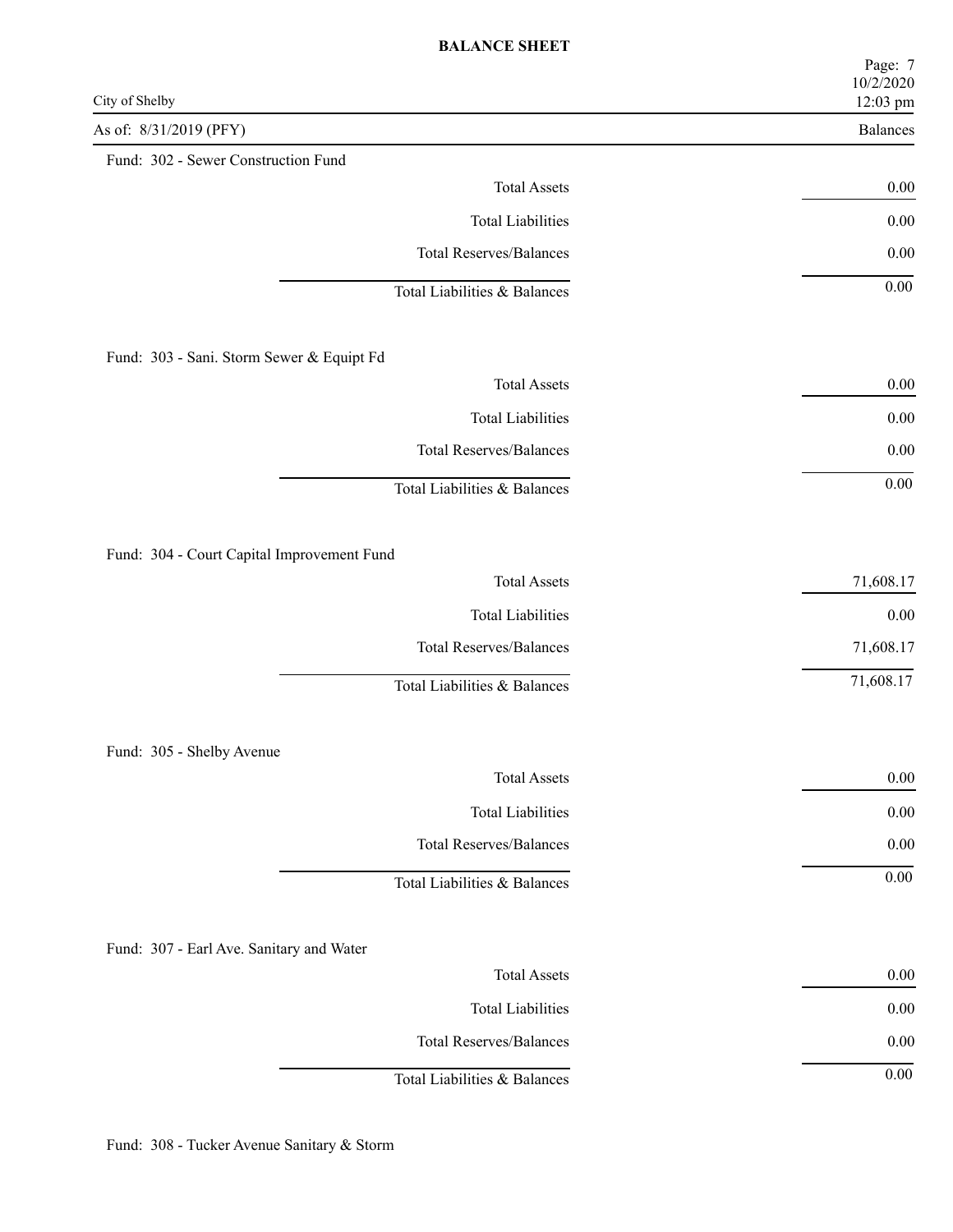| City of Shelby                             | Page: 8<br>10/2/2020<br>12:03 pm |
|--------------------------------------------|----------------------------------|
| As of: 8/31/2019 (PFY)                     | Balances                         |
| Fund: 308 - Tucker Avenue Sanitary & Storm |                                  |
| <b>Total Assets</b>                        | 0.00                             |
| <b>Total Liabilities</b>                   | $0.00\,$                         |
| <b>Total Reserves/Balances</b>             | $0.00\,$                         |
| Total Liabilities & Balances               | $0.00\,$                         |
| Fund: 309 - Fox Run #4                     |                                  |
| <b>Total Assets</b>                        | $0.00\,$                         |
| <b>Total Liabilities</b>                   | $0.00\,$                         |
| <b>Total Reserves/Balances</b>             | $0.00\,$                         |
| Total Liabilities & Balances               | $0.00\,$                         |
| Fund: 310 - Mansfield Avenue Water & Sewer |                                  |
| <b>Total Assets</b>                        | 0.00                             |
| <b>Total Liabilities</b>                   | $0.00\,$                         |
| <b>Total Reserves/Balances</b>             | 0.00                             |
| Total Liabilities & Balances               | $0.00\,$                         |
| Fund: 311 - Clark Avenue Water             |                                  |
| <b>Total Assets</b>                        | $0.00\,$                         |
| <b>Total Liabilities</b>                   | $0.00\,$                         |
| <b>Total Reserves/Balances</b>             | $0.00\,$                         |
| Total Liabilities & Balances               | $0.00\,$                         |
| Fund: 312 - High School Ave. San. & Sewer  |                                  |
| <b>Total Assets</b>                        | $0.00\,$                         |
| <b>Total Liabilities</b>                   | $0.00\,$                         |
| <b>Total Reserves/Balances</b>             | $0.00\,$                         |
| Total Liabilities & Balances               | $0.00\,$                         |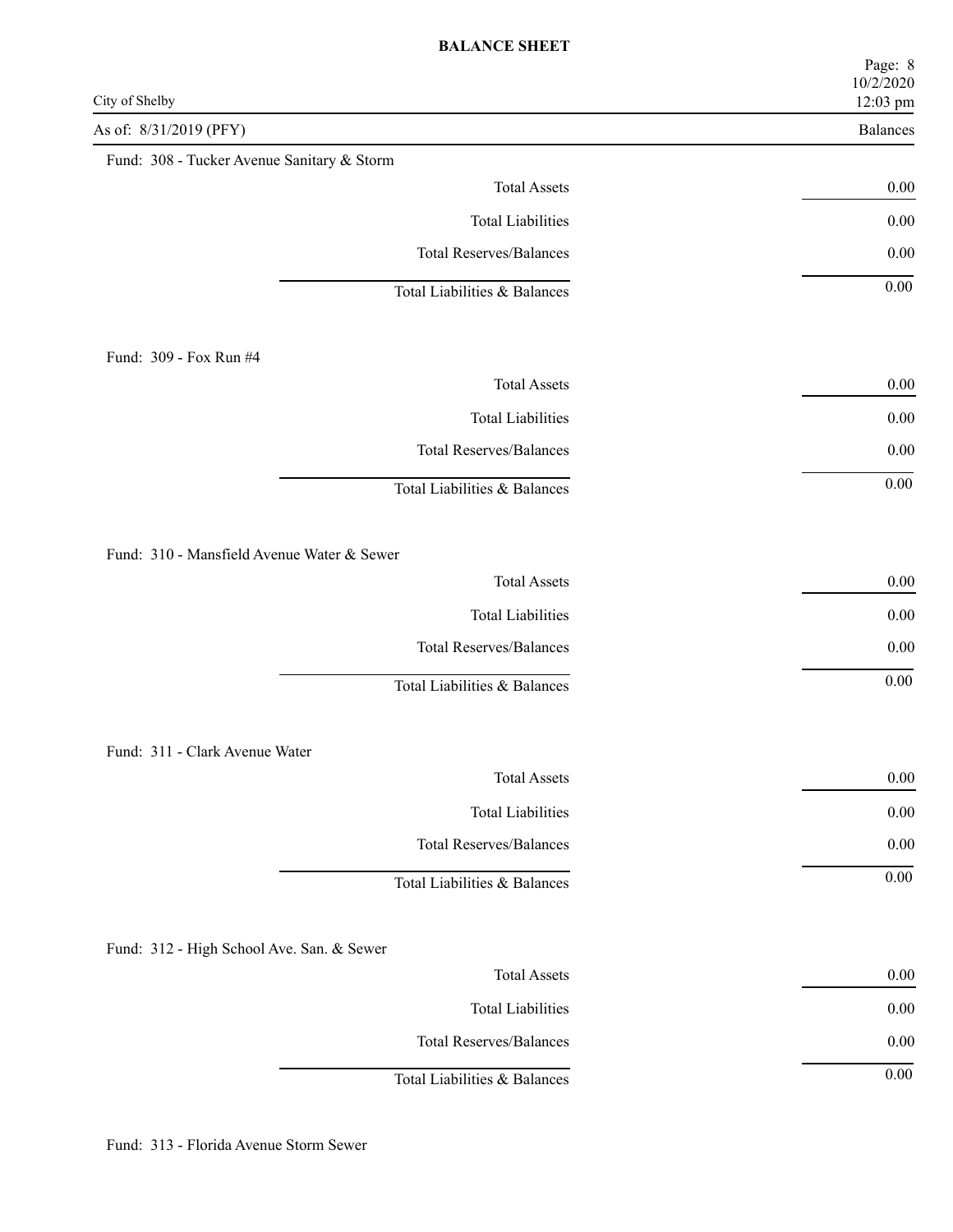| City of Shelby                           | Page: 9<br>10/2/2020<br>12:03 pm |
|------------------------------------------|----------------------------------|
| As of: 8/31/2019 (PFY)                   | Balances                         |
| Fund: 313 - Florida Avenue Storm Sewer   |                                  |
| <b>Total Assets</b>                      | $0.00\,$                         |
| <b>Total Liabilities</b>                 | $0.00\,$                         |
| <b>Total Reserves/Balances</b>           | $0.00\,$                         |
| Total Liabilities & Balances             | $0.00\,$                         |
| Fund: 314 - Walnut Street Sanitary Sewer |                                  |
| <b>Total Assets</b>                      | $0.00\,$                         |
| <b>Total Liabilities</b>                 | $0.00\,$                         |
| <b>Total Reserves/Balances</b>           | $0.00\,$                         |
| Total Liabilities & Balances             | $0.00\,$                         |
| Fund: 315 - Crestview #2                 |                                  |
| <b>Total Assets</b>                      | $0.00\,$                         |
| <b>Total Liabilities</b>                 | $0.00\,$                         |
| <b>Total Reserves/Balances</b>           | 0.00                             |
| Total Liabilities & Balances             | $0.00\,$                         |
| Fund: 316 - Wareham Road Water & Sewer   |                                  |
| <b>Total Assets</b>                      | $0.00\,$                         |
| <b>Total Liabilities</b>                 | $0.00\,$                         |
| <b>Total Reserves/Balances</b>           | $0.00\,$                         |
| Total Liabilities & Balances             | $0.00\,$                         |
| Fund: 317 - Fox Run #5                   |                                  |
| <b>Total Assets</b>                      | $0.00\,$                         |
| <b>Total Liabilities</b>                 | $0.00\,$                         |
| <b>Total Reserves/Balances</b>           | $0.00\,$                         |
| Total Liabilities & Balances             | $0.00\,$                         |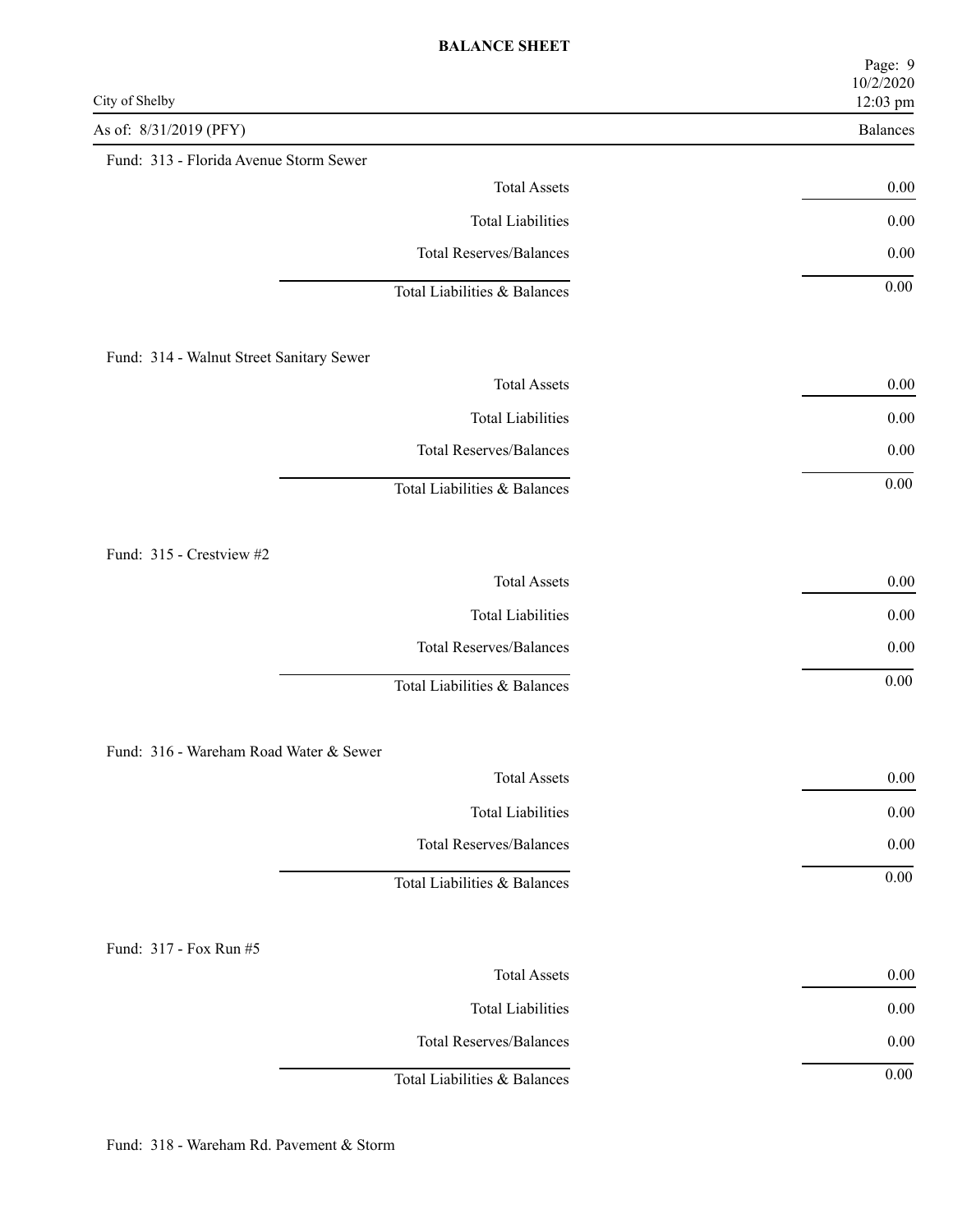| City of Shelby                            | Page: 10<br>10/2/2020<br>12:03 pm |
|-------------------------------------------|-----------------------------------|
| As of: 8/31/2019 (PFY)                    | Balances                          |
| Fund: 318 - Wareham Rd. Pavement & Storm  |                                   |
| <b>Total Assets</b>                       | 0.00                              |
| <b>Total Liabilities</b>                  | $0.00\,$                          |
| <b>Total Reserves/Balances</b>            | $0.00\,$                          |
| Total Liabilities & Balances              | $0.00\,$                          |
| Fund: 319 - North Gamble Street Waterline |                                   |
| <b>Total Assets</b>                       | $0.00\,$                          |
| <b>Total Liabilities</b>                  | $0.00\,$                          |
| <b>Total Reserves/Balances</b>            | $0.00\,$                          |
| Total Liabilities & Balances              | $0.00\,$                          |
| Fund: 320 - Riverview Estates #1          |                                   |
| <b>Total Assets</b>                       | 0.00                              |
| <b>Total Liabilities</b>                  | $0.00\,$                          |
| <b>Total Reserves/Balances</b>            | 0.00                              |
| Total Liabilities & Balances              | $0.00\,$                          |
| Fund: 321 - St. Rt. 39 Water/Sewer Ext.   |                                   |
| <b>Total Assets</b>                       | $0.00\,$                          |
| <b>Total Liabilities</b>                  | $0.00\,$                          |
| <b>Total Reserves/Balances</b>            | $0.00\,$                          |
| Total Liabilities & Balances              | $0.00\,$                          |
| Fund: 322 - FOX RUN 6                     |                                   |
| <b>Total Assets</b>                       | $0.00\,$                          |
| <b>Total Liabilities</b>                  | $0.00\,$                          |
| <b>Total Reserves/Balances</b>            | $0.00\,$                          |
| Total Liabilities & Balances              | $0.00\,$                          |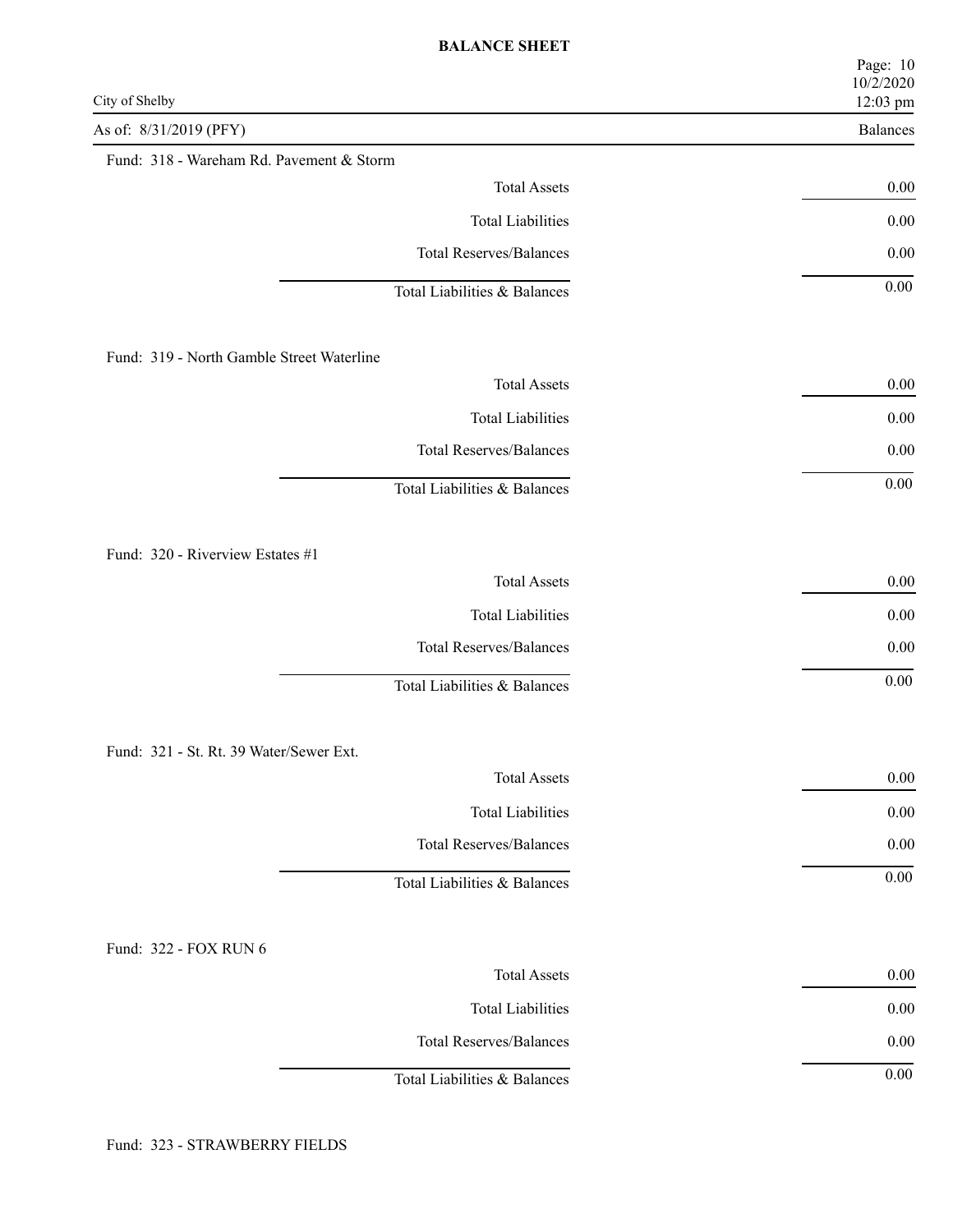| City of Shelby                           | Page: 11<br>10/2/2020<br>12:03 pm |
|------------------------------------------|-----------------------------------|
| As of: 8/31/2019 (PFY)                   | Balances                          |
| Fund: 323 - STRAWBERRY FIELDS            |                                   |
| <b>Total Assets</b>                      | $0.00\,$                          |
| <b>Total Liabilities</b>                 | $0.00\,$                          |
| <b>Total Reserves/Balances</b>           | $0.00\,$                          |
| Total Liabilities & Balances             | $0.00\,$                          |
| Fund: 324 - FOX RUN 7                    |                                   |
| <b>Total Assets</b>                      | $0.00\,$                          |
| <b>Total Liabilities</b>                 | $0.00\,$                          |
| <b>Total Reserves/Balances</b>           | $0.00\,$                          |
| Total Liabilities & Balances             | $0.00\,$                          |
| Fund: 325 - Mickey Road Sanitary Sewer   |                                   |
| <b>Total Assets</b>                      | $0.00\,$                          |
| <b>Total Liabilities</b>                 | $0.00\,$                          |
| <b>Total Reserves/Balances</b>           | $0.00\,$                          |
| Total Liabilities & Balances             | $0.00\,$                          |
| Fund: 350 - Water Facilities Fund (69%)  |                                   |
| <b>Total Assets</b>                      | $0.00\,$                          |
| <b>Total Liabilities</b>                 | $0.00\,$                          |
| <b>Total Reserves/Balances</b>           | $0.00\,$                          |
| Total Liabilities & Balances             | $0.00\,$                          |
| Fund: 351 - Bridges & Streets Fund (29%) |                                   |
| <b>Total Assets</b>                      | $0.00\,$                          |
| <b>Total Liabilities</b>                 | $0.00\,$                          |
| <b>Total Reserves/Balances</b>           | $0.00\,$                          |
| Total Liabilities & Balances             | $0.00\,$                          |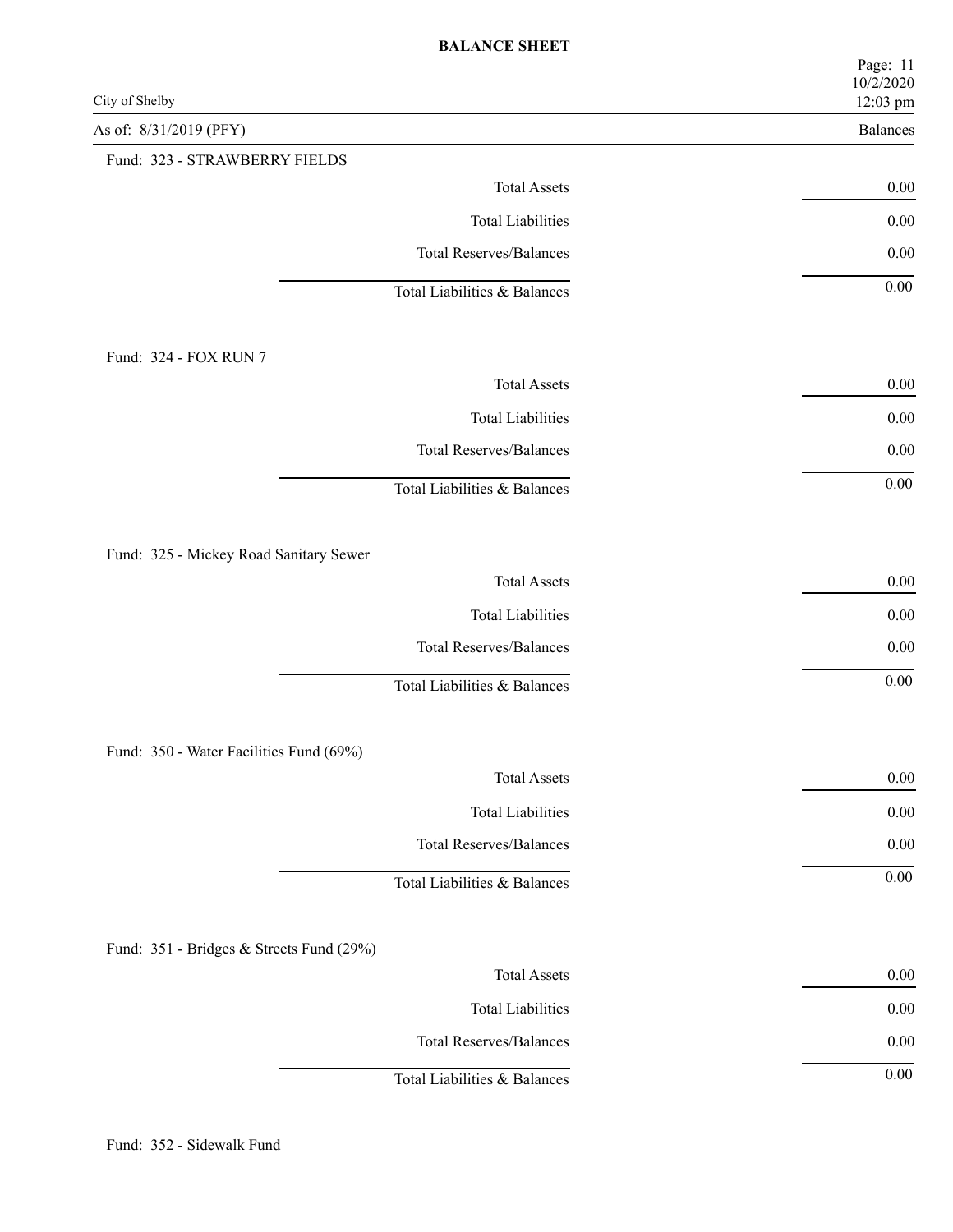| City of Shelby                             | Page: 12<br>10/2/2020<br>12:03 pm |
|--------------------------------------------|-----------------------------------|
| As of: 8/31/2019 (PFY)                     | Balances                          |
| Fund: 352 - Sidewalk Fund                  |                                   |
| <b>Total Assets</b>                        | 29,788.16                         |
| <b>Total Liabilities</b>                   | $0.00\,$                          |
| <b>Total Reserves/Balances</b>             | 29,788.16                         |
| Total Liabilities & Balances               | 29,788.16                         |
| Fund: 353 - Streets, Alleys & Basin Rehab  |                                   |
| <b>Total Assets</b>                        | 416,124.37                        |
| <b>Total Liabilities</b>                   | $0.00\,$                          |
| <b>Total Reserves/Balances</b>             | 416,124.37                        |
| Total Liabilities & Balances               | 416,124.37                        |
| Fund: 354 - Police/Court Construction Fund |                                   |
| <b>Total Assets</b>                        | 1,414,797.05                      |
| <b>Total Liabilities</b>                   | $0.00\,$                          |
| <b>Total Reserves/Balances</b>             | 1,414,797.05                      |
| Total Liabilities & Balances               | 1,414,797.05                      |
| Fund: 400 - Sewer Fund                     |                                   |
| <b>Total Assets</b>                        | 397,579.10                        |
| <b>Total Liabilities</b>                   | $0.00\,$                          |
| <b>Total Reserves/Balances</b>             | 397,579.10                        |
| Total Liabilities & Balances               | 397,579.10                        |
| Fund: 401 - San. Sewer Capital Improvement |                                   |
| <b>Total Assets</b>                        | 1,449,436.37                      |
| <b>Total Liabilities</b>                   | $0.00\,$                          |
| <b>Total Reserves/Balances</b>             | 1,449,436.37                      |
| Total Liabilities & Balances               | 1,449,436.37                      |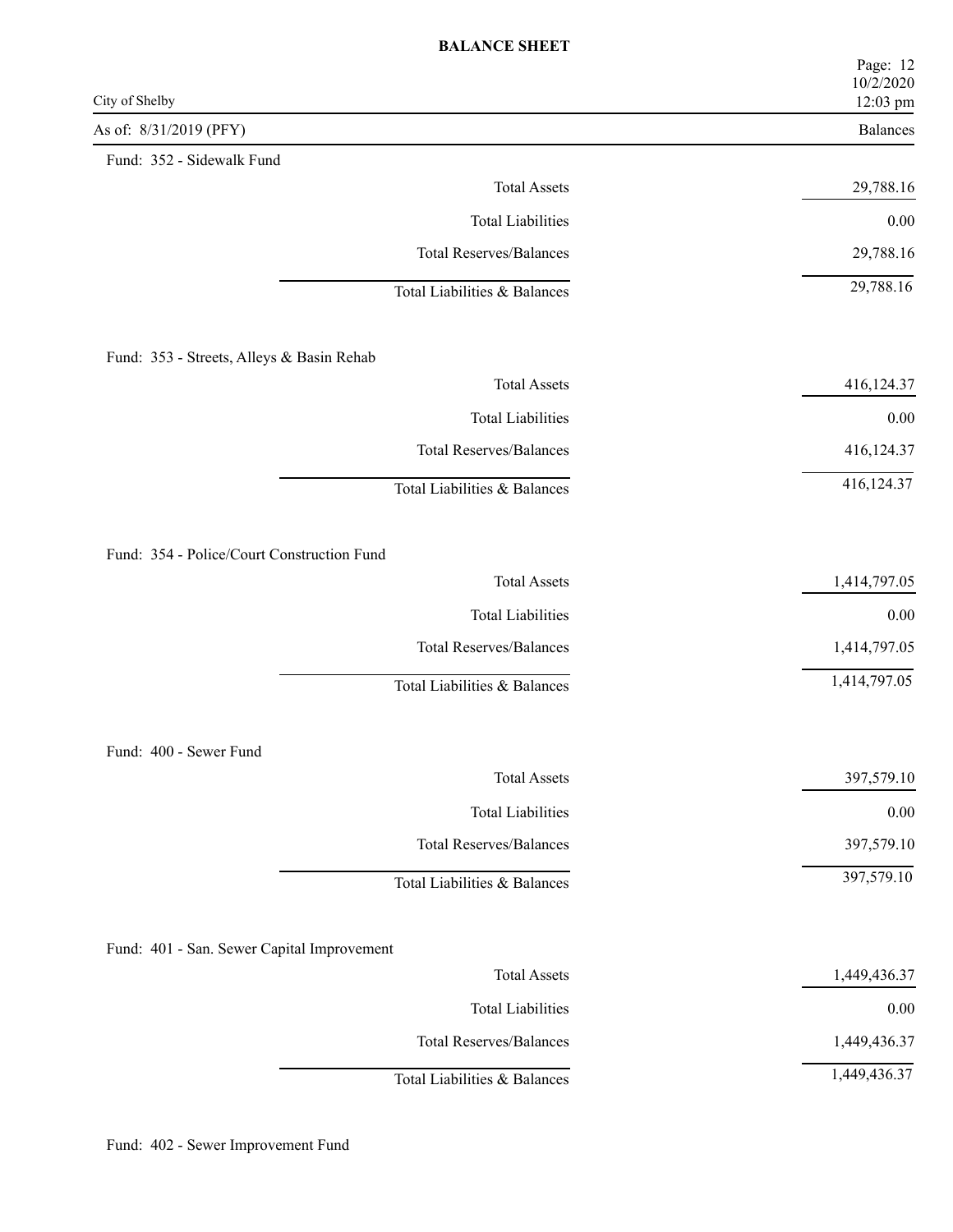| City of Shelby                           | Page: 13<br>10/2/2020<br>12:03 pm |
|------------------------------------------|-----------------------------------|
| As of: 8/31/2019 (PFY)                   | Balances                          |
| Fund: 402 - Sewer Improvement Fund       |                                   |
| <b>Total Assets</b>                      | 361,263.09                        |
| <b>Total Liabilities</b>                 | $0.00\,$                          |
| <b>Total Reserves/Balances</b>           | 361,263.09                        |
| Total Liabilities & Balances             | 361,263.09                        |
| Fund: 500 - Water Fund                   |                                   |
| <b>Total Assets</b>                      | 259,842.93                        |
| <b>Total Liabilities</b>                 | $0.00\,$                          |
| <b>Total Reserves/Balances</b>           | 259,842.93                        |
| Total Liabilities & Balances             | 259,842.93                        |
| Fund: 501 - Water Treatment Plant Const. |                                   |
| <b>Total Assets</b>                      | 77,419.07                         |
| <b>Total Liabilities</b>                 | $0.00\,$                          |
| <b>Total Reserves/Balances</b>           | 77,419.07                         |
| Total Liabilities & Balances             | 77,419.07                         |
| Fund: 502 - Water Capital Improvement    |                                   |
| <b>Total Assets</b>                      | 320,632.68                        |
| <b>Total Liabilities</b>                 | $0.00\,$                          |
| <b>Total Reserves/Balances</b>           | 320,632.68                        |
| Total Liabilities & Balances             | 320,632.68                        |
| Fund: 600 - Electric Fund                |                                   |
| <b>Total Assets</b>                      | 6,518,907.18                      |
| <b>Total Liabilities</b>                 | $0.00\,$                          |
| <b>Total Reserves/Balances</b>           | 6,518,907.18                      |
| Total Liabilities & Balances             | 6,518,907.18                      |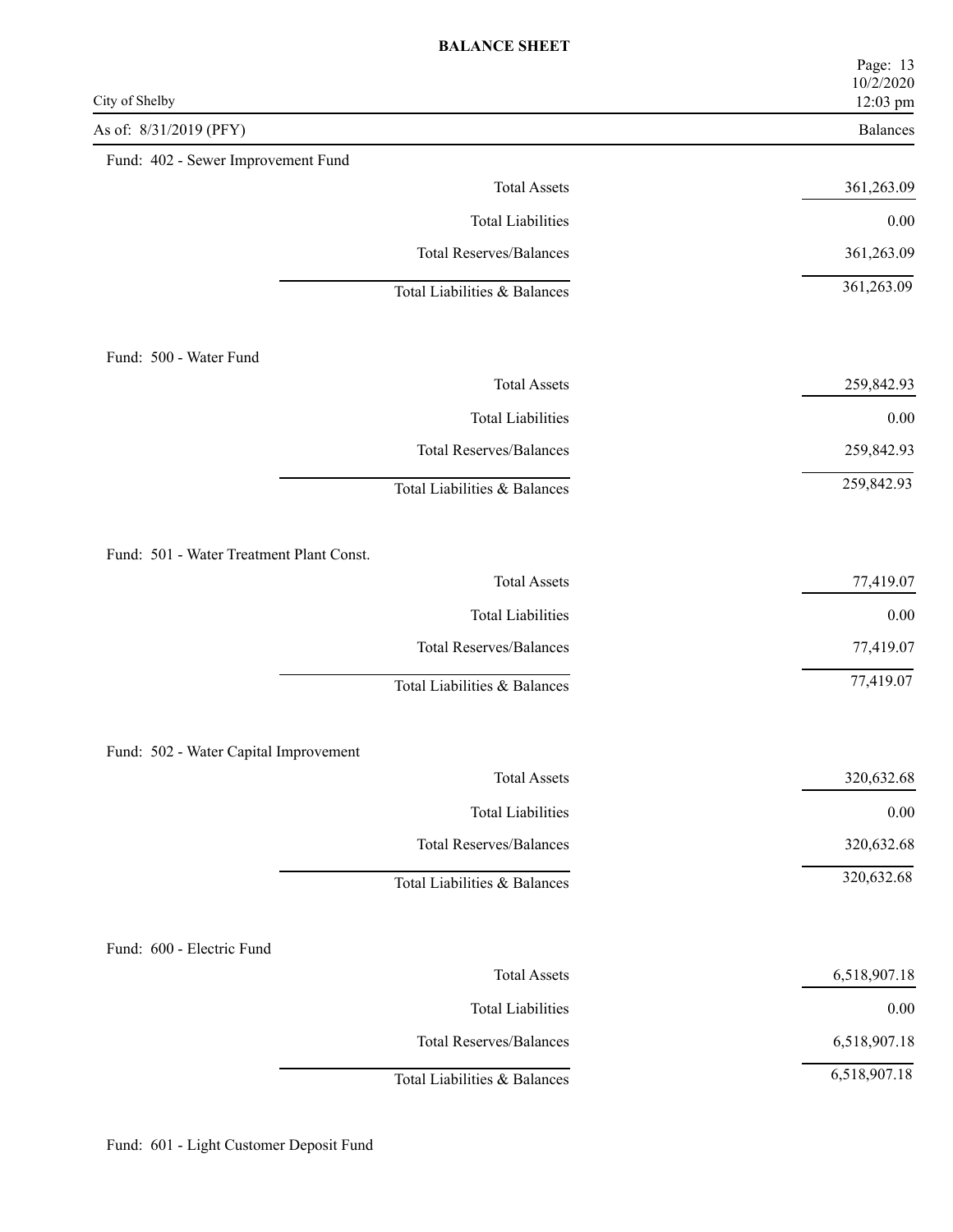| City of Shelby                           | Page: 14<br>10/2/2020<br>12:03 pm |
|------------------------------------------|-----------------------------------|
| As of: 8/31/2019 (PFY)                   | Balances                          |
| Fund: 601 - Light Customer Deposit Fund  |                                   |
| <b>Total Assets</b>                      | 195,132.66                        |
| <b>Total Liabilities</b>                 | $0.00\,$                          |
| <b>Total Reserves/Balances</b>           | 195,132.66                        |
| Total Liabilities & Balances             | 195,132.66                        |
| Fund: 602 - Light Debt Reserve Fund      |                                   |
| <b>Total Assets</b>                      | 258,719.80                        |
| <b>Total Liabilities</b>                 | $0.00\,$                          |
| <b>Total Reserves/Balances</b>           | 258,719.80                        |
| Total Liabilities & Balances             | 258,719.80                        |
| Fund: 650 - City Administration & Bldgs. |                                   |
| <b>Total Assets</b>                      | 3,547.15                          |
| <b>Total Liabilities</b>                 | $0.00\,$                          |
| <b>Total Reserves/Balances</b>           | 3,547.15                          |
| Total Liabilities & Balances             | 3,547.15                          |
| Fund: 700 - Police Pension Fund          |                                   |
| <b>Total Assets</b>                      | 100,787.85                        |
| <b>Total Liabilities</b>                 | $0.00\,$                          |
| <b>Total Reserves/Balances</b>           | 100,787.85                        |
| Total Liabilities & Balances             | 100,787.85                        |
| Fund: 701 - Fire Pension Fund            |                                   |
| <b>Total Assets</b>                      | 124,625.50                        |
| <b>Total Liabilities</b>                 | $0.00\,$                          |
| <b>Total Reserves/Balances</b>           | 124,625.50                        |
| Total Liabilities & Balances             | 124,625.50                        |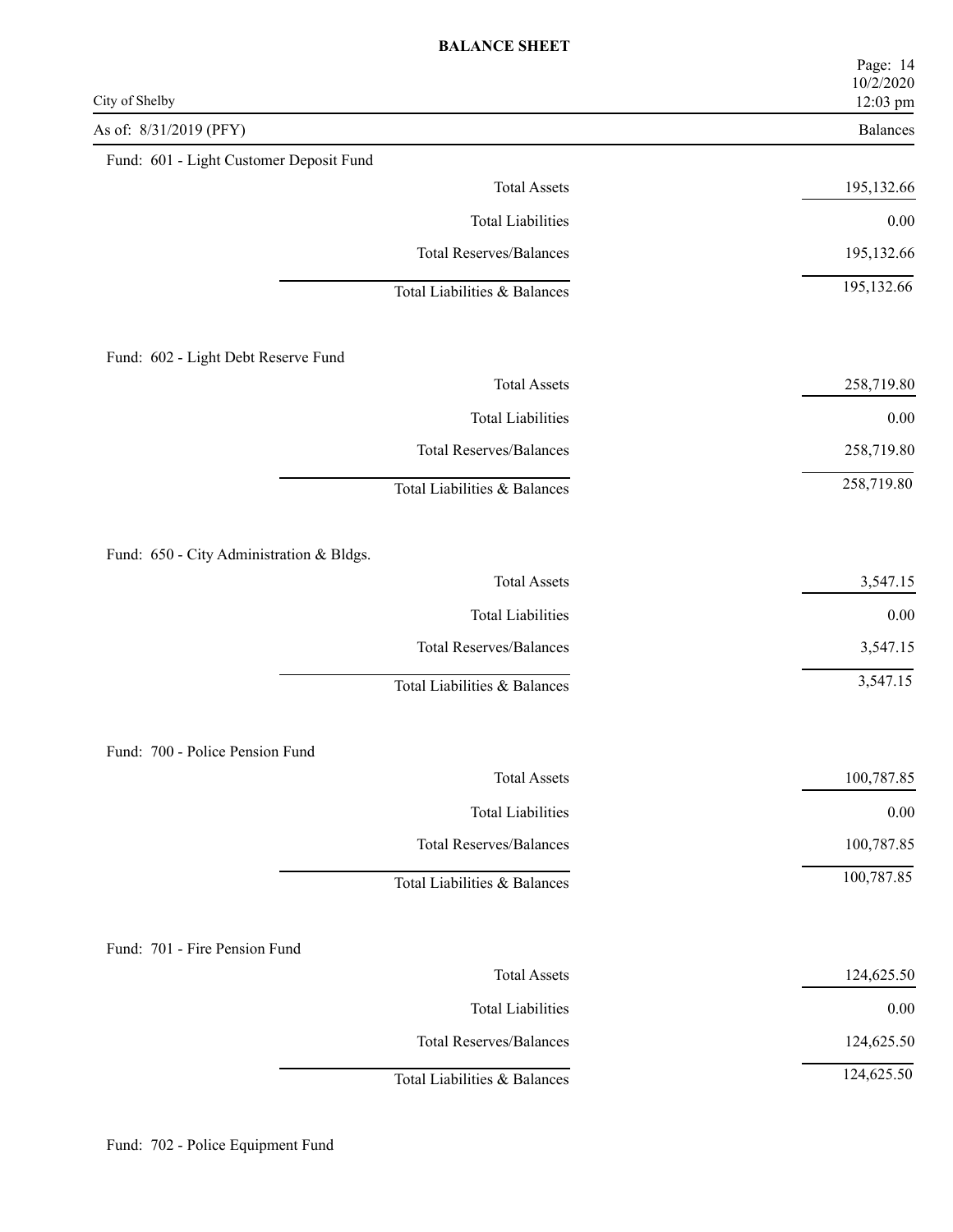| City of Shelby                    | Page: 15<br>10/2/2020<br>12:03 pm |
|-----------------------------------|-----------------------------------|
| As of: 8/31/2019 (PFY)            | Balances                          |
| Fund: 702 - Police Equipment Fund |                                   |
| <b>Total Assets</b>               | 19,698.69                         |
| <b>Total Liabilities</b>          | $0.00\,$                          |
| <b>Total Reserves/Balances</b>    | 19,698.69                         |
| Total Liabilities & Balances      | 19,698.69                         |
| Fund: 703 - Fire Equipment Fund   |                                   |
| <b>Total Assets</b>               | 127,502.16                        |
| <b>Total Liabilities</b>          | $0.00\,$                          |
| <b>Total Reserves/Balances</b>    | 127,502.16                        |
| Total Liabilities & Balances      | 127,502.16                        |
| Fund: 705 - Shade Tree Trust Fund |                                   |
| <b>Total Assets</b>               | 4,275.42                          |
| <b>Total Liabilities</b>          | $0.00\,$                          |
| <b>Total Reserves/Balances</b>    | 4,275.42                          |
| Total Liabilities & Balances      | 4,275.42                          |
| Fund: 706 - Sharing Fund          |                                   |
| <b>Total Assets</b>               | 8,996.97                          |
| <b>Total Liabilities</b>          | $0.00\,$                          |
| <b>Total Reserves/Balances</b>    | 8,996.97                          |
| Total Liabilities & Balances      | 8,996.97                          |
| Fund: 710 - Mini Park Trust Fund  |                                   |
| <b>Total Assets</b>               | 25,938.98                         |
| <b>Total Liabilities</b>          | $0.00\,$                          |
| <b>Total Reserves/Balances</b>    | 25,938.98                         |
| Total Liabilities & Balances      | 25,938.98                         |